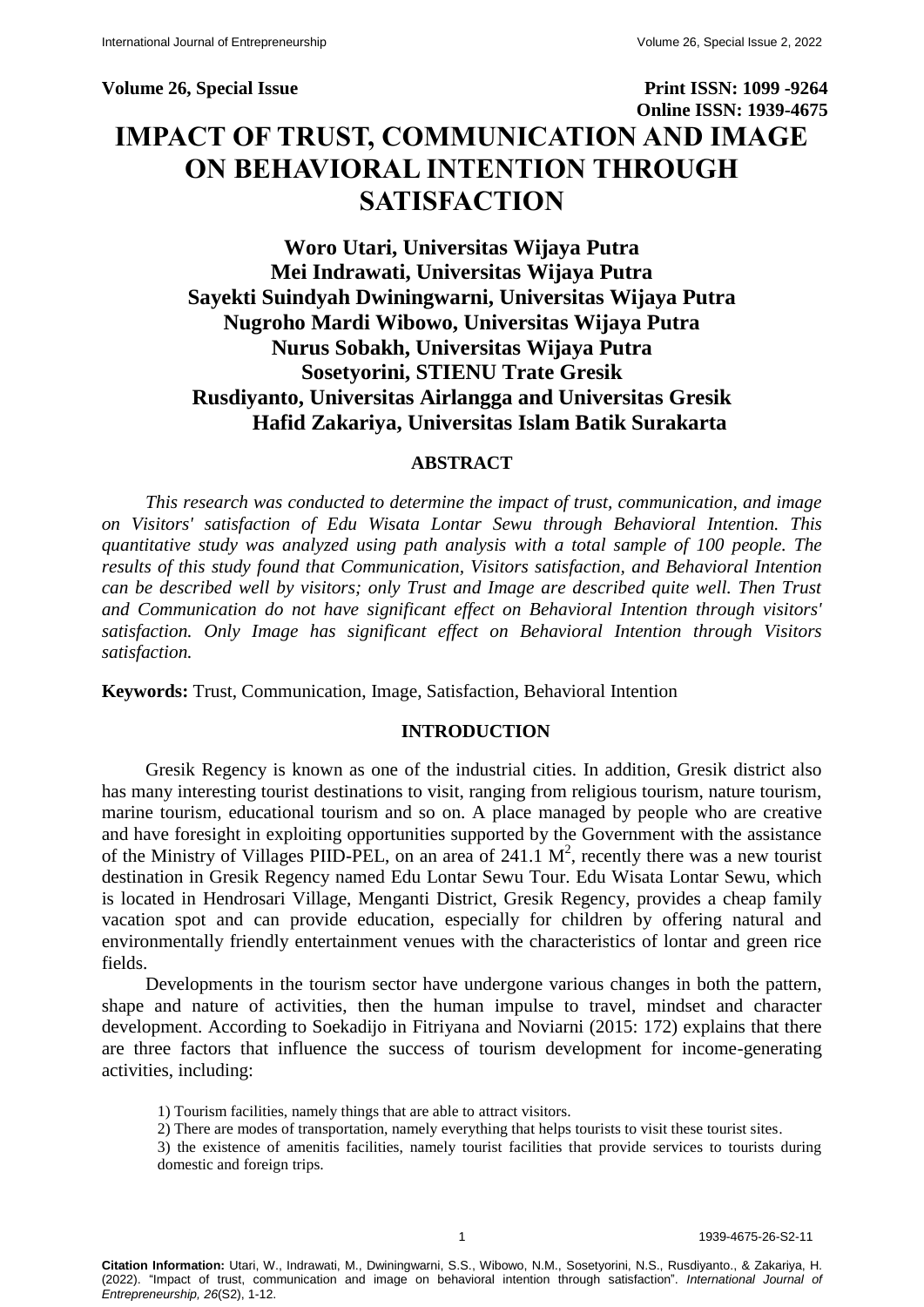Edu Wisata Lontar Sewu is a service business sector where one of the things that distinguishes service and manufacturing businesses is the product produced, as stated by (Utari, 2011) is a service company that has intangible output, no standards, and cannot be stored, but can be directly consumed at the time of creation. Quality service is one of the most important determinants of increasing service satisfaction. The better the quality of services provided will have a good impact on customer loyalty (Utari, 2013).

Tiiptono (2016) explains the method of consumers or customers in calculating the size of service quality in the service sector is reliability. Promises are in accordance with the performance that should be given, such as productivity, quality of service according to standards, timeliness, accurate service, and no defects in the process. Service quality, product completeness and image have an impact on visitor satisfaction and loyalty (Utari, 2010). Meanwhile, Utari, et al., (2015) explain related to the Visitors satisfaction model. In order to improve customer loyalty as a moderating factor, it shows that service quality, price and image have an impact on Visitors satisfaction as well as service quality, price and image affect visitor loyalty. Furthermore, Utari's research (2009) explains that service performance directly has an impact on bank customer loyalty. Service performance indirectly has an impact on bank customer loyalty. Customer satisfaction does have a direct impact on customer loyalty.

The tourism potential of Edu Wisata Lontar Sewu must be published to the public at large through appropriate marketing channels. The low level of visits at Edu Wisata Lontar Sewu is inseparable from the impact of the marketing strategy implemented. According to Tjiptono and Chandra (2012: 184), marketing strategy is a basic means to achieve the target of a business entity by creating added and sustainable value in market access and marketing plans to serve the target market.

#### **LITERATURE REVIEW**

## **Customer Behavior Intention**

Howard et al. in Kurniawan (2010: 2), states that if the intention to buy is interpreted in the form of an expression related to the mind then it reflects the customer's desire in choosing a specific brand at a predetermined time. According to Simamora (2008: 2) the intention to buy a product arises because of the basis of trust in product marketing and many other factors, if the mark-up exceeds the additional costs required for uniqueness, then the business owner has the ability to meet targets and provide unique products, then they can exceeds the industry average.

## **Customer Satisfication**

Satisfaction is a condition experienced by customers after receiving service and achieving various targets. Oliver in Utari (2015) found that after comparing the perceived and perceived performance with expectations, satisfaction is the level of experience of a person (customer). Kotler (2012); Hastomo, et al., (2021); Wahyudin, Sari, Ardiansari, Raharja & Kalbuana (2021) believes that buyer satisfaction is a form of buyer appreciation for the company's performance in accordance with their expectations (Dadang, 2010: 38).

Until now, the definition of customer satisfaction is still very controversial, and there are at least two types of areas. On the one hand, customer satisfaction is considered as a result, or a result achieved based on the experience of consuming certain goods or services (results-oriented approach). On the other hand, customer satisfaction is often seen as a result (process-oriented approach) (Dedy, et al., 2019).

#### **Trust**

Trust is a shared need between a company and its business partners (Kotler, 2012). Trust depends on various interpersonal relationships and various institutional factors, such as ability, courtesy, honesty and friendliness. Building online commitments can be difficult because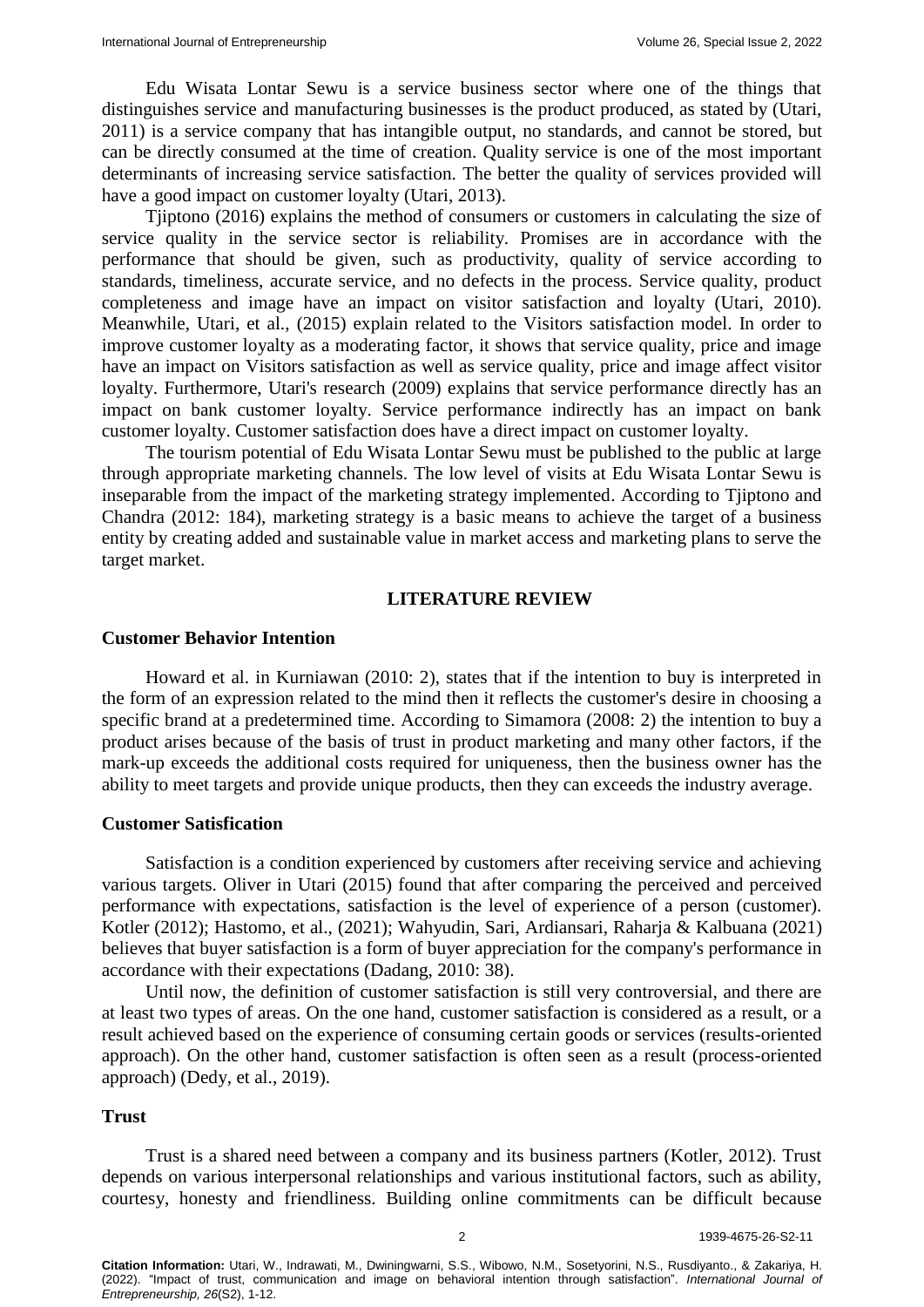companies have stricter regulations for online business partners than for other partners. Customers believe that they have not received excellent goods or services and have not delivered them at the right place and time, as well as others. Trust is a person's commitment to the intentions and actions of other parties (Siagian & Cahyono, 2014). If the service provider is able to fulfill its obligations and can be trusted, then trusting consumer expectations can be interpreted as consumer expectations of fulfilling promises. Mowen & Minor (2010) believe that customer commitment refers to what customers understand and make decisions about goods, attributes, and benefits.

#### **Communication**

Belch (2009) states that communication is a series of processes of planning, executing, evaluating, and controlling the benefits of new marketing functions that are used to communicate efficiently on their goals. Meanwhile, Kotler (2012) reveals that communication is an effort carried out by the company as an effort to convey knowledge, invite, and add customers either at that time or at another time and regarding the available goods and brands.

Communication according to Kotler (2012) needs to be synergized to convey a permanent desire and arrive at a profitable position. The beginning of the marketing relationship planning is monitoring every promising communication that the customer finds on the purpose of offering to the seller with all the things he will market. The seller provides experience opinions and responses to be able to influence the level of the goods payment process. Knowledge can help sellers and buyers in using budgets in relationships efficiently in planning and implementing relationship plans well. Marketers can make judgments about marketing communications according to their capacity to shape experiences and impressions, branding, and increase brand sales. In addition, the seller must be wise in using communication media and be able to assess the effectiveness and efficiency considerations. The vision of maximum image development activities will be appropriate when the seller pays attention to the stages of understanding the name of the product itself.

#### **Image**

Image According to Kotler (2012) is a combination of beliefs, ideas, and images of individuals in certain things. Alma (2010) states that the image is the impression of an individual or group about a particular subject (including the company and its products), and is obtained from a process. From the previous meaning, it is understood that the image of a business entity is a simple image of an institution or business entity, which comes from a series of information generated by all memories from the senses.

Sach (2010) states that image is about our knowledge and attitudes towards different groups. Effendi then cites the definition of this image according to Soemirat and Ardianto (2007), namely the image is things around and see each other. Created for a purpose on a specific object, individual, or institution. The perception of the appearance must be deliberately made to have a positive value (Sukatendel in Soemirat and Ardianto, 2007).

## **RESEARCH METHODS**

This research uses explanatory research, and explanatory research is research designed to test hypotheses that are used to confirm or refute existing research hypotheses(Abadi, 2021; N Aliyyah, 2021; Nabilah Aliyyah, 2021; Endarto et al., 2021; Endarto et al., 2021; Indrawati, Utari, Prasetyo, Rusdiyanto & Kalbuana, 2021; Juanamasta et al., 2019; Kalbuana et al., 2021; Kalbuana et al., 2021; Luwihono et al., 2021; Prabowo, Rochmatulaili, Rusdiyanto & Sulistyowati, 2020; Prasetio et al., 2021; Prasetyo et al., 2021; Prasetyo, Aliyyah, Rusdiyanto, Nartasari et al., 2021; Prasetyo et al., 2021; Prasetyo, Aliyyah, Rusdiyanto, Kalbuana & Rochman, 2021; Prasetyo et al., 2021; Prasetyo et al., 2021; Prasetyo et al., 2021; Rusdiyanto, Agustia, Soetedjo & Septiarini, 2020; Rusdiyanto et al., 2021; Rusdiyanto, Hidayat, et al., 2020;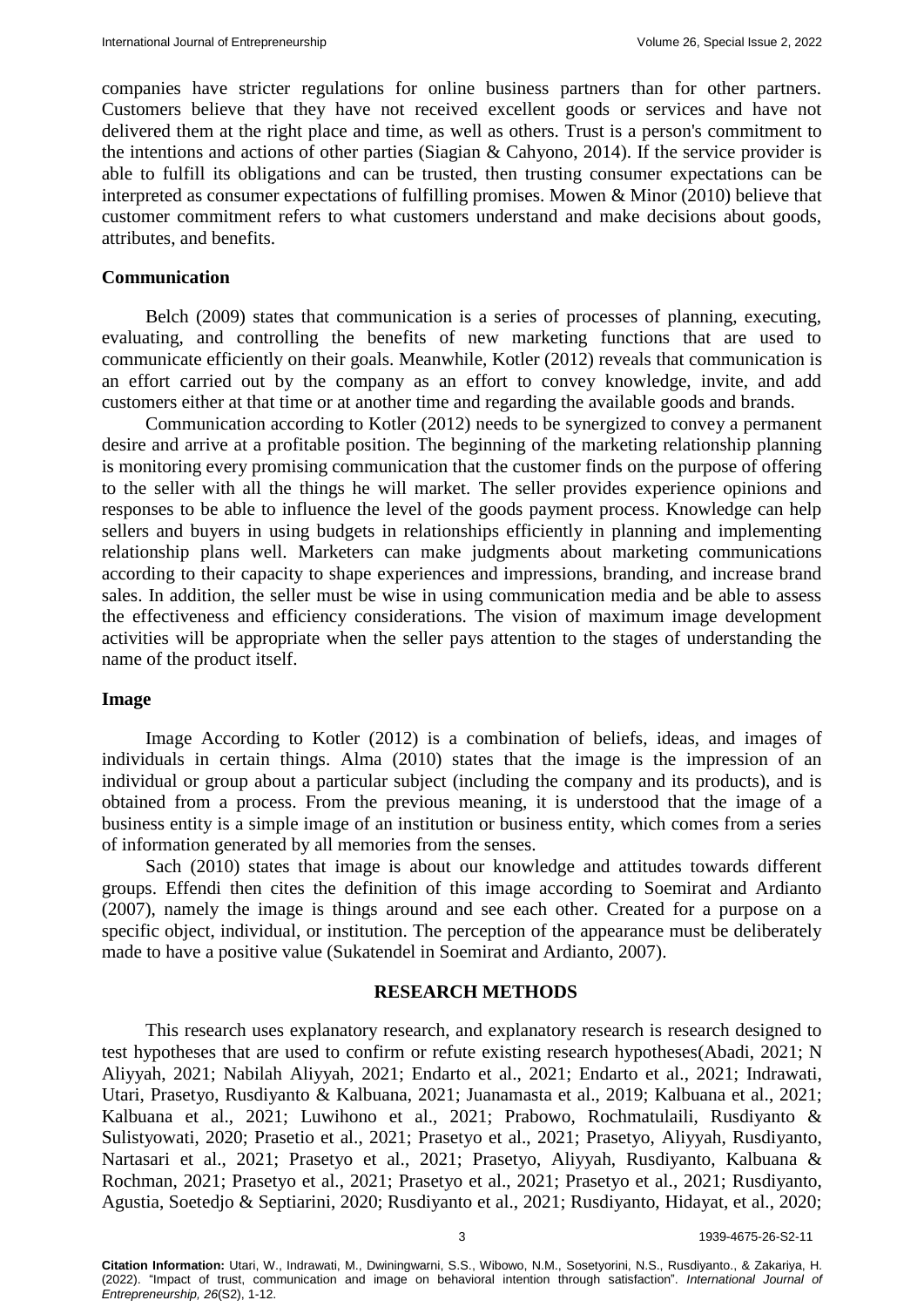Rusdiyanto et al., 2020; Shabbir et al., 2021; Susanto et al., 2021; Utari et al., 2021; Nabilah Aliyyah et al., 2021; Budi Endarto et al., 2021; Bahtiar Prabowo et al., 2021; Prasetio et al., 2021; Prasetyo et al., 2021; Indra et al., 2021; Taufiqurrahman et al., 2021; Wibowo et al., 2021; Wirsamulia, 2021). This research is fundamental, so the research data used will remain original and primary. The research approach uses quantitative research, meaning that this research focuses on the study of numerical data processed by statistical methods (Azwar, 2007). Subana and Sudrajat (2005) revealed that quantitative research is used as a theory test tool, presenting reality by describing it in numerical data (statistics) to show the relationship between the factors studied. The location of this research is in the Edu Wisata Lontar Sewu tour in Hendrosari Village, Menganti District, Gresik Regency, East Java.

The operational definition of the variable is the elaboration of the concept in the form of measurable details through research indicators. As for the course of this research, there are 5 (five) research variables=three independent variables, one dependent variable and one intervening variable. Then the independent variables include Trust, Communication and Image. The dependent variable is Visitors satisfaction. While the intervening variable is Behavioral Intention.

Trust is an aspect of visitor trust. Trust is defined as trust or confidence from both institutions and parties in maintaining a relationship to satisfy personal needs and mutual interests, both explicit and implicit (Sheth & Mittal, 2004). Communication is any kind of communication work done by companies to achieve their marketing goals. Image as expressed by Kotler (2012: 299) is part of a series of beliefs, thoughts, and memories in individuals about certain things. Customer behavior intention according to Howard et al., in Kurniawan (2010: 2) is stated as a conscious statement reflecting the buyer's plan to acquire a certain brand within a certain period of time. According to Kotler & Keller (2008), visitor satisfaction is a happy and satisfied experience. After comparing the performance of the so-called product with the desired result, disappointing someone

The researcher decides to study the object and subject and then draws conclusions. (Arikunto, 2010:73). All participants in this study were clients of Edu Wisata Lontar Sewu. The sample is included in the research population or is representative (Arikunto, 2010: 109). The sample for this research is set at 100 people.

Random sampling is used as a sampling procedure, namely anyone who agrees with the researcher during the research (Sugiyono, 2012: 84). This method is used because the subject studied involves the behavior of visitors who are not present every day. On the day of the incident, but only at certain times.

Two types of data are used in this study; the first is primary data indirect information by distributing a list of questions to visitors who visit Edu Wisata Lontar Sewu. This primary data is the main data that the SPSS computer program will analyze. Furthermore, secondary data supports primary data, which can include newspapers, magazines, and other literature that can support research results.

#### **Case Studies/Experiments/Demonstrations/Application Functionality**

#### **Respondent Description**

After going through a series of research stages, the results of the respondents' descriptions appears in the table below:

| Table 1<br><b>RESPONDENT DESCRIPTION</b> |        |          |              |                    |  |  |
|------------------------------------------|--------|----------|--------------|--------------------|--|--|
| No                                       |        | Category | <b>Total</b> | Percentage $(\% )$ |  |  |
|                                          | Gender | Male     | 55           | 55%                |  |  |
|                                          |        | Female   | 45           | 45%                |  |  |
| Total                                    |        |          | 100          | 100%               |  |  |
|                                          | .oe    | >20      | 21           | 21%                |  |  |

4 1939-4675-26-S2-11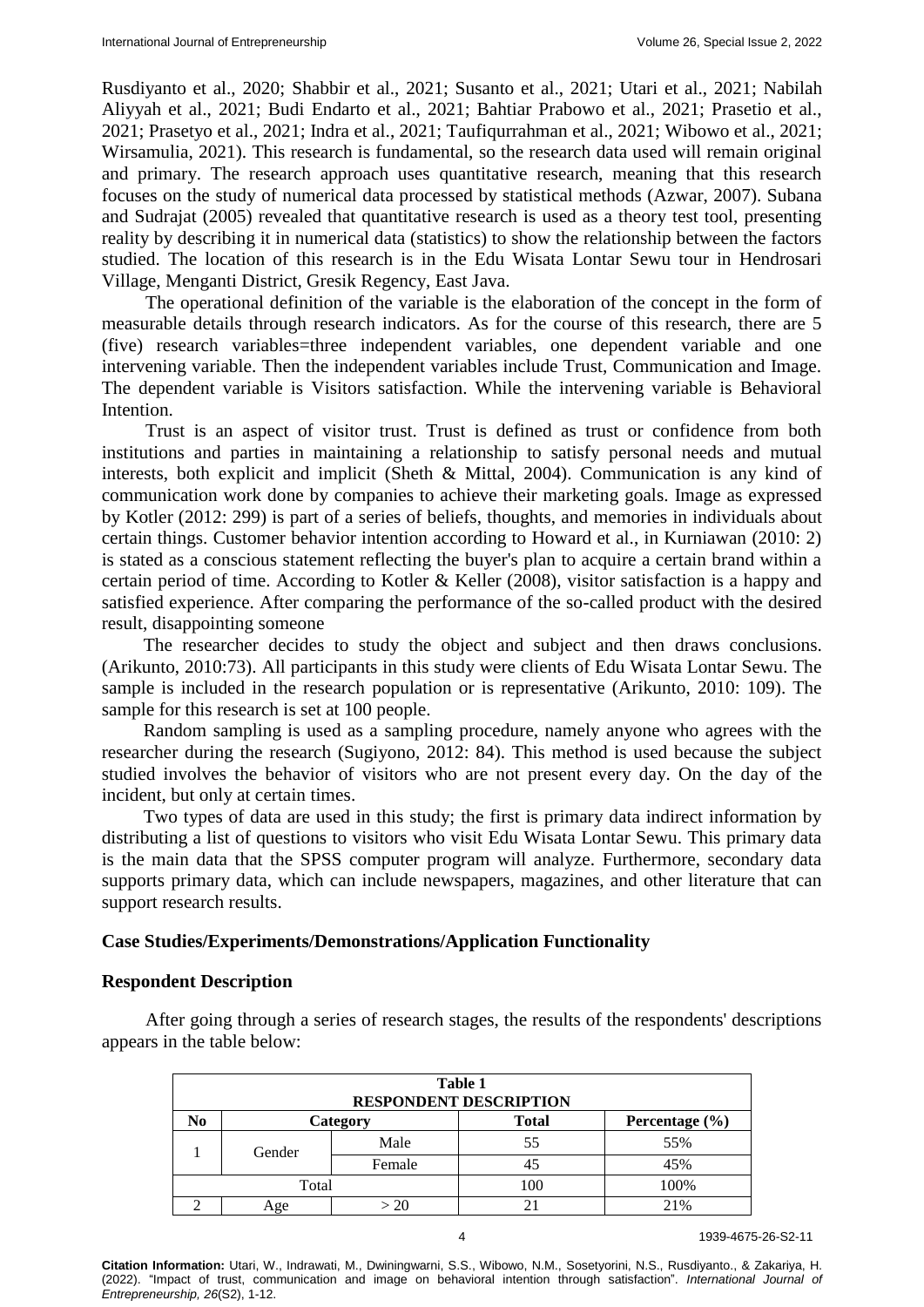|       |           | $< 30 - 40$           | 29   | 29%  |
|-------|-----------|-----------------------|------|------|
|       |           | $< 41 - 50$           | 44   | 44%  |
|       |           | > 50                  | 6    | 6%   |
| Total |           | 100                   | 100% |      |
|       |           | S <sub>2</sub>        | 23   | 23%  |
|       | Education | S <sub>1</sub>        | 40   | 40%  |
| 3     |           | D <sub>3</sub>        | 13   | 13%  |
|       |           | Senior High<br>School | 24   | 24%  |
|       | Total     |                       | 100  | 100% |
|       |           | Student               | 45   | 45   |
| 4     | Job       | <b>PNS</b>            | 32   | 32   |
|       |           | Non PNS               | 22   | 22   |
| Total |           |                       | 100  | 100% |

The results of the characteristics of respondents based on gender are seen if the respondents are male by 55% of respondents and female by 45% of respondents. Then the characteristics of visitors at the age involved are that 21% of respondents are over 20 years old. Those aged 30 to 40 made up 29 percent of the respondents, those aged 41 to 50 made up 44 percent, and those over the age of 50 made up 6 percent of those who took part in this survey. Characters of respondents based on education obtained as many as 23% of respondents with a master's education level, 40% of those with S1 education, 13% of those with D3 education, while 24% of those with high school education.

## **Description of Research Variables**

Descriptive statistics are used to reflect a research data variable. The descriptive statistics in this research are based on the mean and standard deviation, minimum and maximum values, and all variables in this research, namely Behavioral Intention (Y), Visitors satisfaction (Z) Trust (X1), Communication (X2), Image (X3) presented in the following table 2

| Table 2<br><b>RESPONDENT DESCRIPTION</b> |     |             |                       |  |  |  |
|------------------------------------------|-----|-------------|-----------------------|--|--|--|
| <b>Variable</b>                          | N   | <b>Mean</b> | <b>Std. Deviation</b> |  |  |  |
| Trust                                    | 100 | 3.4167      | 0.72391               |  |  |  |
| Communication                            | 100 | 3.5840      | 0.49243               |  |  |  |
| Image                                    | 100 | 3.2775      | 0.64147               |  |  |  |
| Visitors satisfaction                    | 100 | 3.4375      | 0.61069               |  |  |  |
| <b>Behavioral Intention</b>              | 100 | 3.6900      | 0.50642               |  |  |  |
| Valid N (listwise)                       | 100 |             |                       |  |  |  |

Based on the table above, the trust variable has a mean value of 3.4167 in fairly good condition, the communication variable has a mean value of 3.5840 in good condition, the image variable has a mean of 3.2775 in fairly good condition. Likewise, the Visitors satisfaction variable has a mean value of 3.4375 in good condition. Behavioral Intention variable has a mean value of 3.6900 in good condition, so it can be concluded that Communication, Visitors satisfaction, Behavioral Intention are all in good condition. only Trust and Image in pretty good condition.

## **Validity and Reliability Test Results**

The results of the Pearson correlation (r) are used to compare the validity of each element in the statement. If according to the degrees of freedom and its value, the Pearson value (r) is greater than the crisis value seen through the table (r) of the Pearson moment product, then the declaration element is declared valid. Checking the validity of the test results is shown in table 3 below.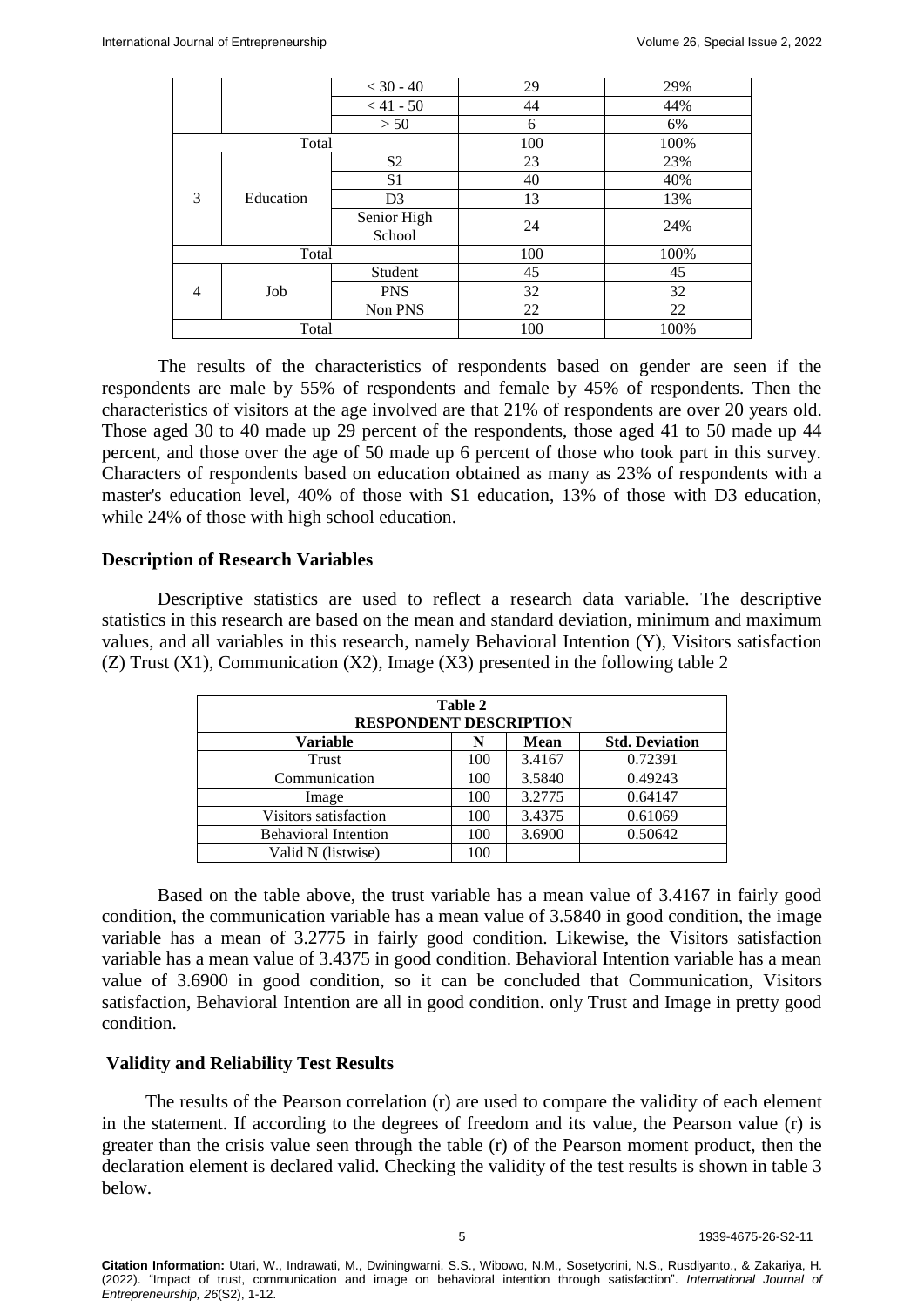| Table 3                        |                            |                              |  |  |  |  |  |
|--------------------------------|----------------------------|------------------------------|--|--|--|--|--|
| <b>VALIDITY TEST RESULTS</b>   |                            |                              |  |  |  |  |  |
| <b>Indicators</b>              | <b>Pearson Correlation</b> | <b>Results of Validity</b>   |  |  |  |  |  |
| $X_{1.1}$                      | 0.754                      | Fulfilling (Ok)              |  |  |  |  |  |
| $\overline{X}_{1.2}$           | 0.833                      | Fulfilling (Ok)              |  |  |  |  |  |
| $\overline{X}_{1.3}$           | 0.837                      | Fulfilling (Ok)              |  |  |  |  |  |
| $\overline{X}_{2.1}$           | 0.695                      | Fulfilling (Ok)              |  |  |  |  |  |
| $X_{2,2}$                      | 0.799                      | Fulfilling (Ok)              |  |  |  |  |  |
| $X_{2.3}$                      | 0.667                      | Fulfilling (Ok)              |  |  |  |  |  |
| $\mathbf{X}_{2,\underline{4}}$ | 0.640                      | Fulfilling (Ok)              |  |  |  |  |  |
| $X_{2.5}$                      | 0.666                      | Fulfilling (Ok)              |  |  |  |  |  |
| $\overline{X}_{2.6}$           | 0.674                      | Fulfilling (Ok)              |  |  |  |  |  |
| $\overline{X}_{2.7}$           | 0.352                      | Fulfilling (Ok)              |  |  |  |  |  |
| $\overline{X_{2.8}}$           | 0.322                      | Fulfilling (Ok)              |  |  |  |  |  |
| $\mathbf{X}_{3.1}$             | 0.791                      | Fulfilling (Ok)              |  |  |  |  |  |
| $X_{3.2}$                      | 0.734                      | Fulfilling (Ok)              |  |  |  |  |  |
| $X_{3.3}$                      | 0.667                      | $\overline{Fulfilling}$ (Ok) |  |  |  |  |  |
| $X_{3.4}$                      | 0.655                      | Fulfilling (Ok)              |  |  |  |  |  |
| $\mathbf{Y}_{1.1}$             | 0.657                      | Fulfilling (Ok)              |  |  |  |  |  |
| $\overline{Y_{1.2}}$           | 0.623                      | Fulfilling (Ok)              |  |  |  |  |  |
| $\mathbf{Y}_{1.3}$             | 0.735                      | Fulfilling (Ok)              |  |  |  |  |  |
| $\mathbf{Y}_{1.4}$             | 0.423                      | Fulfilling (Ok)              |  |  |  |  |  |
| $\mathbf{Y}_{2,\underline{1}}$ | 0.736                      | Fulfilling (Ok)              |  |  |  |  |  |
| $\mathbf{Y}_{2.2}$             | 0.797                      | Fulfilling (Ok)              |  |  |  |  |  |
| $Y_{2.3}$                      | 0.788                      | Fulfilling (Ok)              |  |  |  |  |  |
| $Y_{2.4}$                      | 0.674                      | Fulfilling (Ok)              |  |  |  |  |  |

The table shows all valid statement items. The relevant value of all questions exceeds the critical value. The minimum correlation coefficient is 0.3. This means that all available items can be used. Next, to find out the results of reliability testing based on the Cronbach Alpha value which is more than 0.60 so that this research data is considered adequate and reliable enough to be used by researchers as a basis for input in the data analysis process to test a hypothesis (Damang Sukmawan, 2011). Reliability testing is listed in Table 4 below:

| Table 4<br><b>RELIABILITY TEST RESULTS</b> |                                         |          |  |  |  |  |
|--------------------------------------------|-----------------------------------------|----------|--|--|--|--|
| Research variable                          | <b>Cronbach Alpha</b><br><b>Results</b> |          |  |  |  |  |
| Trust $(X_1)$                              | 0.866                                   | Reliable |  |  |  |  |
| Communication $(X_2)$                      | 0.784                                   | Reliable |  |  |  |  |
| Image $(X_3)$                              | 0.805                                   | Reliable |  |  |  |  |
| Visitors satisfaction (Y1)                 | 0.671                                   | Reliable |  |  |  |  |
| Behavioral Intention (Y)                   | 0.838                                   | Reliable |  |  |  |  |

Cronbach's Alpha value  $(\alpha)$ >0.6 will make a variable declared reliable (Sekaran, 2003). The results of the reliability test carried out show  $(\alpha)$  greater than 0.60 so that all variables can be used in research.

## **Path Analysis**

#### **Path 1**

Path analysis of this research is processed through SPSS. The basis of the relationship between Trust (X1) and Communication (X2) on visitors satisfaction (Z) at Edu Wisata Lontar Sewu gets the results of the analysis in the model summary below table 5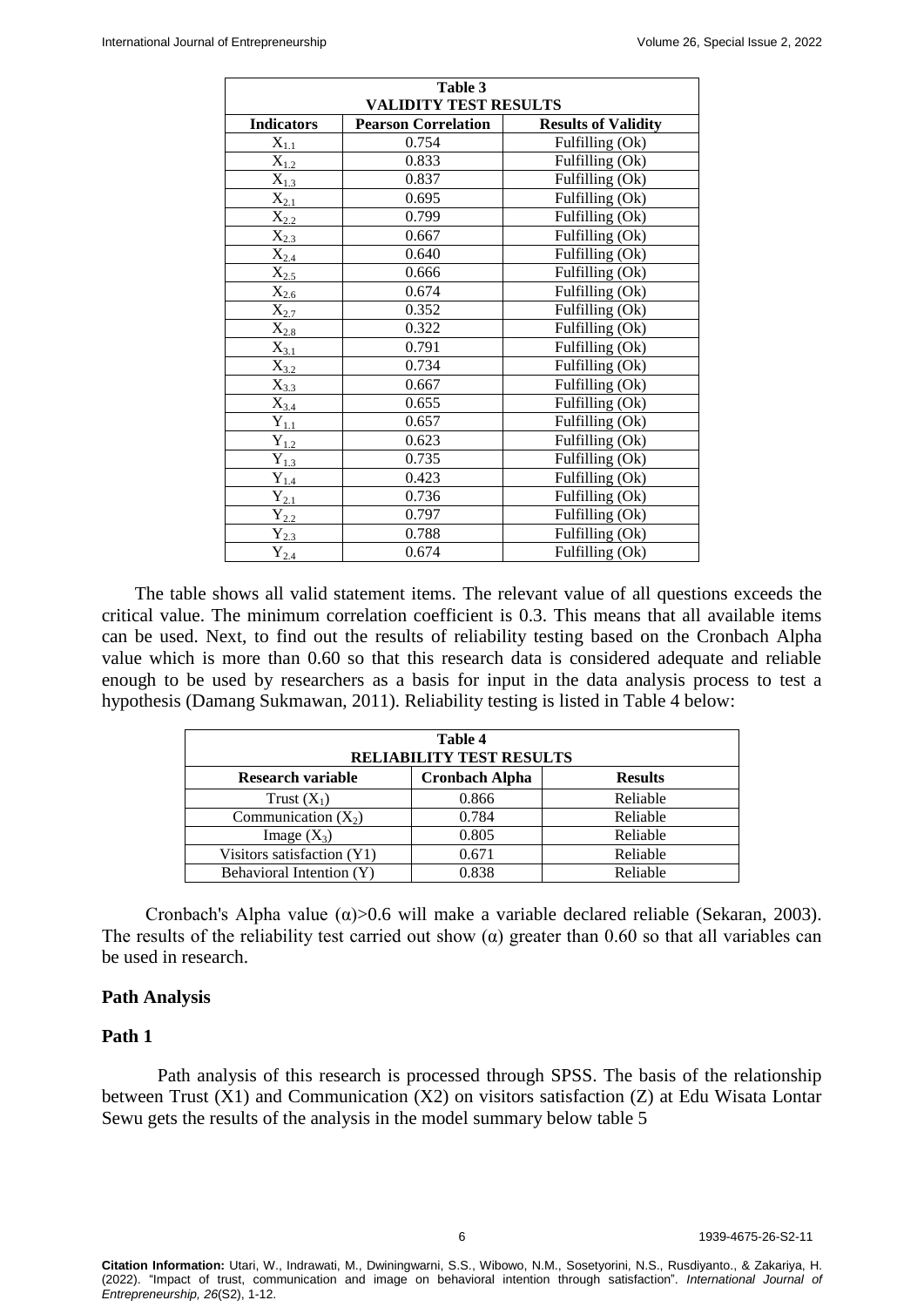|       | Table 1                                                       |                 |                          |                                   |  |  |  |
|-------|---------------------------------------------------------------|-----------------|--------------------------|-----------------------------------|--|--|--|
|       | <b>RESULTS OF THE SUMMARY MODEL ANALYSIS OF THE IMPACT OF</b> |                 |                          |                                   |  |  |  |
|       | <b>TRUST AND COMMUNICATION ON VISITORS SATISFACTION</b>       |                 |                          |                                   |  |  |  |
| Model |                                                               | <b>R</b> Square | <b>Adjusted R Square</b> | <b>Std. Error of the Estimate</b> |  |  |  |
|       | $0.576^{\circ}$                                               | 0.332           | 0.311                    | 0.42029                           |  |  |  |

The value of the R Square table display is 0.332, which means that 33.2% Visitors satisfaction can be explained by Trust, Communication, Image, while 66.8% can be explained by other variables. The impact of Trust (X1) and Communication (X2), Image (X3) on Visitors satisfaction (Z) at Edu Wisata Lontar Sewu is partially shown in table 6:

|       | Table 6<br>THE RESULTS OF THE ANALYSIS OF THE IMPACT OF TRUST AND COMMUNICATION ON<br><b>VISITORS SATISFACTION</b> |                                    |                   |                                            |       |       |  |  |
|-------|--------------------------------------------------------------------------------------------------------------------|------------------------------------|-------------------|--------------------------------------------|-------|-------|--|--|
| Model |                                                                                                                    | <b>Unstandardized Coefficients</b> |                   | <b>Standardized</b><br><b>Coefficients</b> |       | Sig.  |  |  |
|       |                                                                                                                    | B                                  | <b>Std. Error</b> | <b>Beta</b>                                |       |       |  |  |
|       | (Constant)                                                                                                         | 1.797                              | 0.314             |                                            | 5.730 | 0.000 |  |  |
|       | Trust                                                                                                              | 0.172                              | 0.077             | 0.246                                      | 2.226 | 0.028 |  |  |
|       | Communication                                                                                                      | 0.182                              | 0.112             | 0.177                                      | 1.621 | 0.108 |  |  |
|       | Image                                                                                                              | 0.199                              | 0.089             | 0.252                                      | 2.235 | 0.028 |  |  |

The table above is then used as a reference to make the equation of the research results as follows:

 $Z=0.246X_1+0.177X_2+0.252X_{3+}0.668$ 

The test results show that trust has a significant impact on Visitors satisfaction at Edu Wisata Lontar Sewu. This is obtained from the Standard of the Beta coefficient of 0.246 with a t value of 2.226 which has a significance of  $0.028$  ( $0.028 < 0.050$ ). So that the increase and decrease in Visitors satisfaction at Edu Wisata Lontar Sewu can be significantly influenced by trust, with a contribution of 24.6%.

In contrast to the test results, it was found that Communication didn't significantly impact on Visitors satisfaction at Edu Wisata Lontar Sewu. This is obtained from the Standard of the Beta coefficient of 0.177 with a t value of 1.621 which has a significance of 0.108 (0.108>0.050). So that the increase and decrease in Visitors satisfaction at Edu Wisata Lontar Sewu can still be influenced by Communication because it have a positive value but the effect isn't significant with the contribution of Communication of 17.7%.

Then the test results also found that Image has a significant impact on Visitors satisfaction at Edu Wisata Lontar Sewu. This is obtained from the Standard of the Beta coefficient of 0.252 with a t value of 2.235 which has a significance of 0.028 (0.028 0.050). So that the increase and decrease in Visitors satisfaction at Edu Wisata Lontar Sewu can be significantly influenced by Image, with a contribution of 25.2%.

## **Path 2**

This second path analysis is to find out the relationship between Trust (X1), Communication (X2) Image (X3) and Visitors satisfaction (Z) on Behavioral Intention (Y) at Edu Wisata Lontar Sewu, the findings are shown in table 7 below.

| Table 7                                                                |                                                                           |       |       |         |  |  |
|------------------------------------------------------------------------|---------------------------------------------------------------------------|-------|-------|---------|--|--|
| RESULTS OF THE SUMMARY MODEL ANALYSIS OF THE IMPACT OF TRUST,          |                                                                           |       |       |         |  |  |
| <b>COMMUNICATION AND VISITORS SATISFACTION ON BEHAVIORAL INTENTION</b> |                                                                           |       |       |         |  |  |
| Model                                                                  | <b>Std. Error of the Estimate</b><br><b>Adjusted R Square</b><br>R Square |       |       |         |  |  |
|                                                                        | $0.693^{\rm a}$                                                           | 0.480 | 0.458 | 0.44977 |  |  |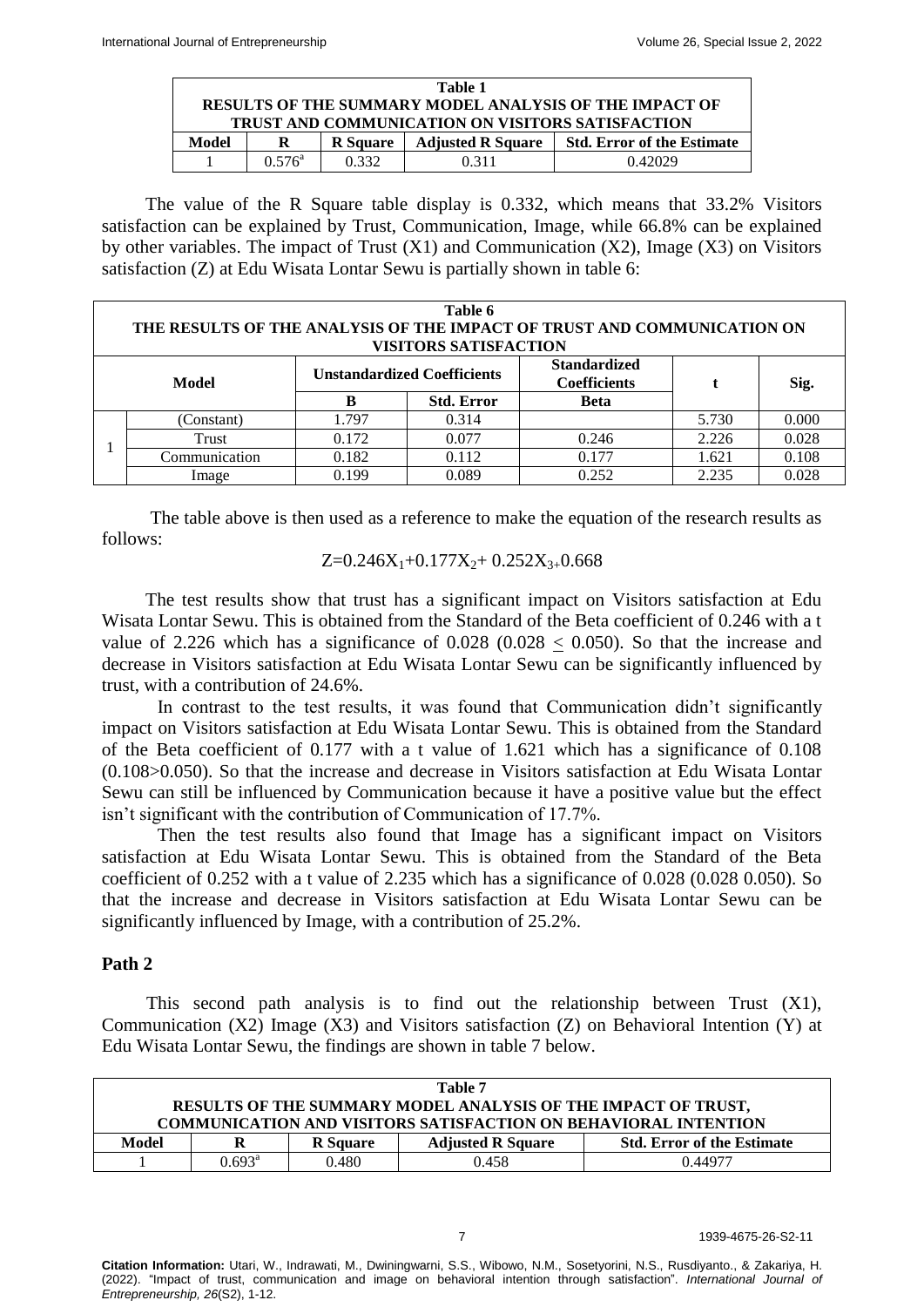It can be seen from Table 7 that the R Square value of 0.480 means that 48% of satisfaction is explained by Trust, Communication and Visitors satisfaction, the remaining 52% is explained by other variables. Furthermore, to find out the impact of Trust (X1), Communication (X2), Image (X3) and Visitors satisfaction (Z) on Behavioral Intention (Y) at Edu Wisata Lontar Sewu, it is presented in table 8 below:

|  | Table 8<br>THE RESULTS OF THE ANALYSIS OF THE IMPACT OF TRUST, COMMUNICATION AND<br>VISITORS SATISFACTION ON BEHAVIOURAL INTENTION |       |                   |             |       |       |  |  |
|--|------------------------------------------------------------------------------------------------------------------------------------|-------|-------------------|-------------|-------|-------|--|--|
|  | <b>Standardized</b><br><b>Unstandardized</b><br>Sig.<br><b>Coefficients</b><br><b>Coefficients</b><br>Model                        |       |                   |             |       |       |  |  |
|  |                                                                                                                                    | B     | <b>Std. Error</b> | <b>Beta</b> |       |       |  |  |
|  | (Constant)                                                                                                                         | 0.319 | 0.389             |             | 0.821 | 0.414 |  |  |
|  | Trust                                                                                                                              | 0.062 | 0.085             | 0.073       | 0.727 | 0.469 |  |  |
|  | Communication                                                                                                                      | 0.213 | 0.122             | 0.172       | 1.749 | 0.083 |  |  |
|  | Image                                                                                                                              | 0.356 | 0.098             | 0.374       | 3.638 | 0.000 |  |  |
|  | Visitors satisfaction                                                                                                              | 0.265 | 0.109             | 0.220       | 2.427 | 0.017 |  |  |
|  | a. Dependent Variable: Behavioral Intention                                                                                        |       |                   |             |       |       |  |  |

In the test results, it was found that trust didn't significantly impact on Behavioural Intention on Edu Wisata Lontar Sewu. This is obtained from the Standard of the Beta coefficient of 0.073 with a t value of 0.727 which has a significance of 0.469 (0.469>0.050). So that the increase and decrease in Behavioural Intention on Edu Wisata Lontar Sewu can still be influenced by trust because it has a positive value but the effect is not significant with a trust contribution of 7.3%.

Likewise, with Communication which also does not have a significant impact on Behavioural Intention on Edu Wisata Lontar Sewu. This is obtained from the Standard of the Beta coefficient of 0.172 with a t value of 1.749 which has a significance of 0.083 (0.083>0.050). So that the increase and decrease in Behavioural Intention on Edu Wisata Lontar Sewu can still be influenced by Communication because it have a positive value but the effect isn't significant with the contribution of Communication of 17.2%.

Then the test results also found that Image has a significant impact on Behavioural Intention on Edu Wisata Lontar Sewu. This is obtained from the Standard of the Beta coefficient of 0.374 with a t value of 3.638 which has a significance of 0.000 (0.000 0.050). So that the increase and decrease in Behavioural Intention in Edu Wisata Lontar Sewu can be significantly affected by Image, with a contribution of 37.4%.

Furthermore, the test results also found that Visitors has a significant effect on Behavioural Intention at Edu Wisata Lontar Sewu. This is obtained from the Standard of the Beta coefficient of 0.220 with a t value of 2,427 which has a significance of 0.017 (0.017 < 0.050). So that the increase and decrease in Behavioural Intention at Edu Wisata Lontar Sewu can be significantly influenced by Visitors satisfaction, with a contribution of 22%.

# **The Impact of Trust, Communication, and Image on Behavioural Intention through Visitors Satisfaction**

Trust doesn't have a significant impact on Behavioral Intention through Visitors satisfaction. This is because in the first path, trust has a significant effect on Visitors satisfaction and Visitors satisfaction also has significant impact on Behavioral Intention (Y), while in the second path, trust doesn't have significant effect on Behavioral Intention. The magnitude of the impact of trust on Behavioral Intention through Visitors satisfaction can be calculated as follows:  $0.073+(0.246 \times 0.220)=0.073+0.054=0.127$ . So the contribution of trust to Behavioral Intention through Visitors satisfaction is 0.127 or 12.7%.

Communication doesn't have a significant impact on Behavioral Intention through Visitors satisfaction. This is because in the first line, Communication does not have a significant effect on Visitors satisfaction and Visitors satisfaction has significant impact on Behavioral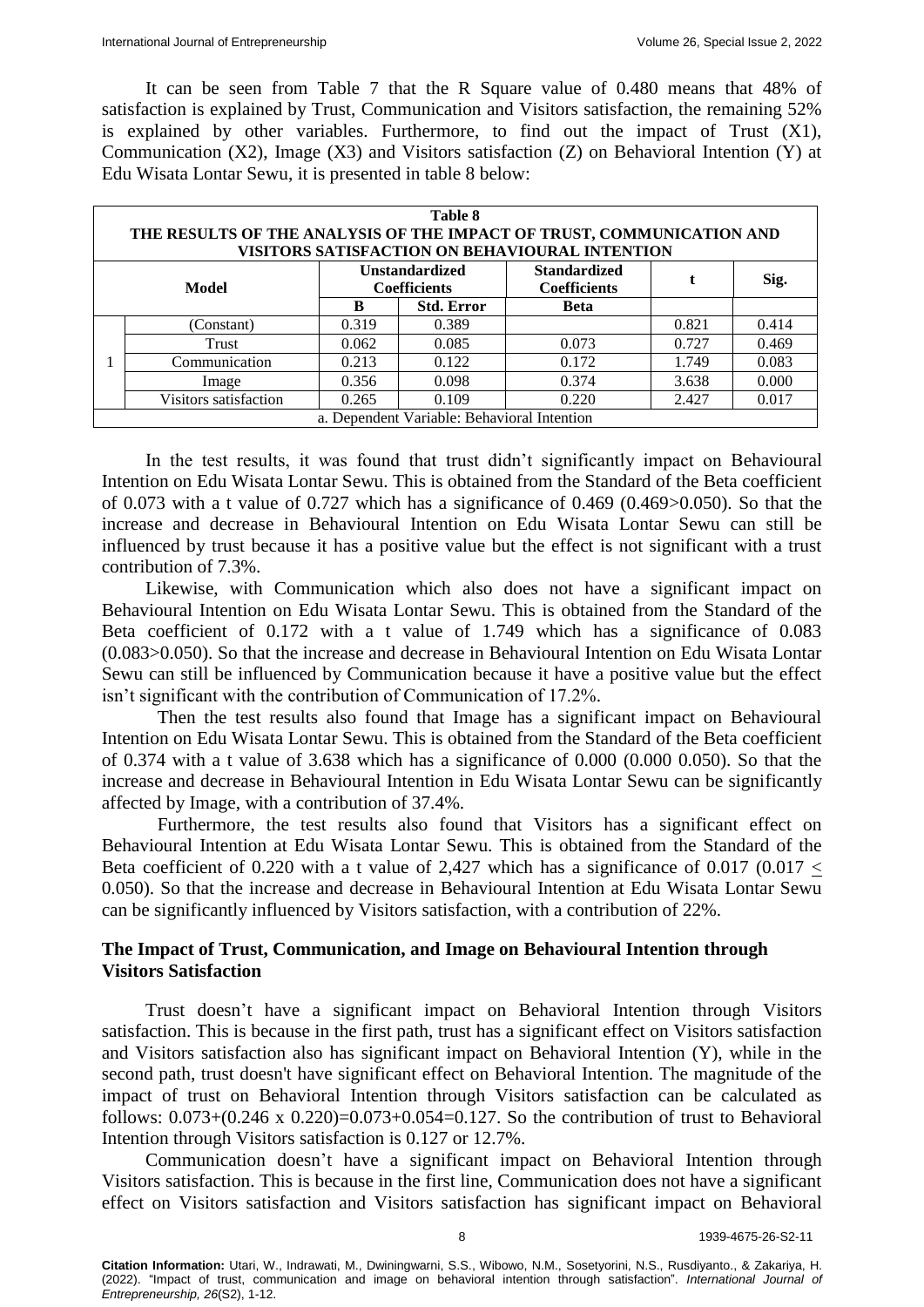Intention (Y), as well as in the second line, Communication doesn't have significant effect on Behavioral Intention. The magnitude of the impact of Communication on Behavioral Intention through Visitors satisfaction can be calculated as follows: 0.172+(0.177 x  $0.220$ = $0.172+0.039=0.211$ . So the magnitude of the contribution of trust to Behavioral Intention through Visitors satisfaction is 0.211 or 21.11%.

Image has a significant impact on Behavioral Intention through Visitors satisfaction. This is because in the first path, Image has a significant impact on Visitors satisfaction and Visitors satisfaction also has a significant impact on Behavioral Intention (Y), and in the second path, Image also has a significant effect on Behavioral Intention. The magnitude of the impact of Image on Behavioral Intention through Visitors satisfaction can be calculated as follows: 0.374+ $(0.252 \times 0.220) = 0.374 + 0.055 = 0.424$ . So the contribution of Image t to Behavioral Intention through Visitors satisfaction is 0.424 or 42.4%

| Table 9                                                                 |               |                                       |                               |              |  |  |
|-------------------------------------------------------------------------|---------------|---------------------------------------|-------------------------------|--------------|--|--|
| RECAPITULATION OF HYPOTHESIS TESTING RESULTS                            |               |                                       |                               |              |  |  |
|                                                                         |               | <b>Impact of Research Variables</b>   | <b>Remnant</b>                | <b>Total</b> |  |  |
| <b>Variable</b>                                                         | <b>Direct</b> | <b>Through</b><br><b>Satisfaction</b> | $\epsilon_1$ and $\epsilon_2$ | Impact       |  |  |
| <b>Trust to Satisfaction</b>                                            | 0.246         |                                       |                               | 0.246        |  |  |
| Communication to Satisfaction                                           | 0.177         |                                       |                               | 0.177        |  |  |
| Image to Satisfaction                                                   | 0.252         |                                       |                               | 0.252        |  |  |
| Trust Communication Image to Satisfaction                               | 0.332         |                                       | 0.668                         | 1.00         |  |  |
| Trust to Behavior Intention                                             | 0.073         | ۰                                     |                               | 0.073        |  |  |
|                                                                         |               | 0.127                                 |                               | 0.127        |  |  |
| Communication to Behavior Intention                                     | 0.172         |                                       |                               | 0.172        |  |  |
|                                                                         |               | 0.211                                 |                               | 0.211        |  |  |
|                                                                         | 0.374         |                                       |                               | 0.374        |  |  |
| Image to Behavior Intention                                             |               | 0.424                                 |                               | 0.424        |  |  |
| Satisfaction to Behavior Intention                                      | 0.220         |                                       |                               | 0.220        |  |  |
| Trust Communication Image, Satisfaction to<br><b>Behavior Intention</b> | 0.480         |                                       | 0.520                         | 1.00         |  |  |

. The overall impact of research variables based on previous analysis and hypothesis testing can be presented as follows:

## **CONCLUSION**

Communication, Visitors satisfaction and Behavioral Intention can be described well by visitors, only Trust and Image are described quite well by visitors. Then Trust and Image have a significant effect on Visitors satisfaction. Only Communication didn't show a significant effect on Visitors satisfaction. Furthermore, Trust and Communication don't have a significant effect on Behavioral Intention. Only Image and Visitors satisfaction showed a significant effect on Behavioral Intention. Furthermore, Trust and Communication don't have a significant effect on Behavioral Intention through Visitors satisfaction. Only Image has a significant impact on Behavioral Intention through Visitors satisfaction.

Based on the description of the research results and conclusions, it can be taken some suggestions to all parties concerned, especially the manager of Edu Wisata Lontar Sewu should pay attention and improve Communication and Image because these variables have a significant impact on the performance of Edu Wisata Lontar Sewu visitors. Future research on Behavioral Intention through Visitors satisfaction needs to look for other factors besides Trust, Communication, Image, Satisfaction because there are still more than 50% of other variables that can affect Behavioral Intention through Visitors satisfaction at Edu Wisata Lontar Sewu

## **REFERENCES**

Abadi, S., Endarto, B., Aji, R.B.T., Kurniawan, W., Daim, N.A., … & Kalbuana, N. (2021). Indonesian desirious finality of the community in regard. *Journal of Legal, Ethical and Regulatory Issues*, *24*(1), 1–10.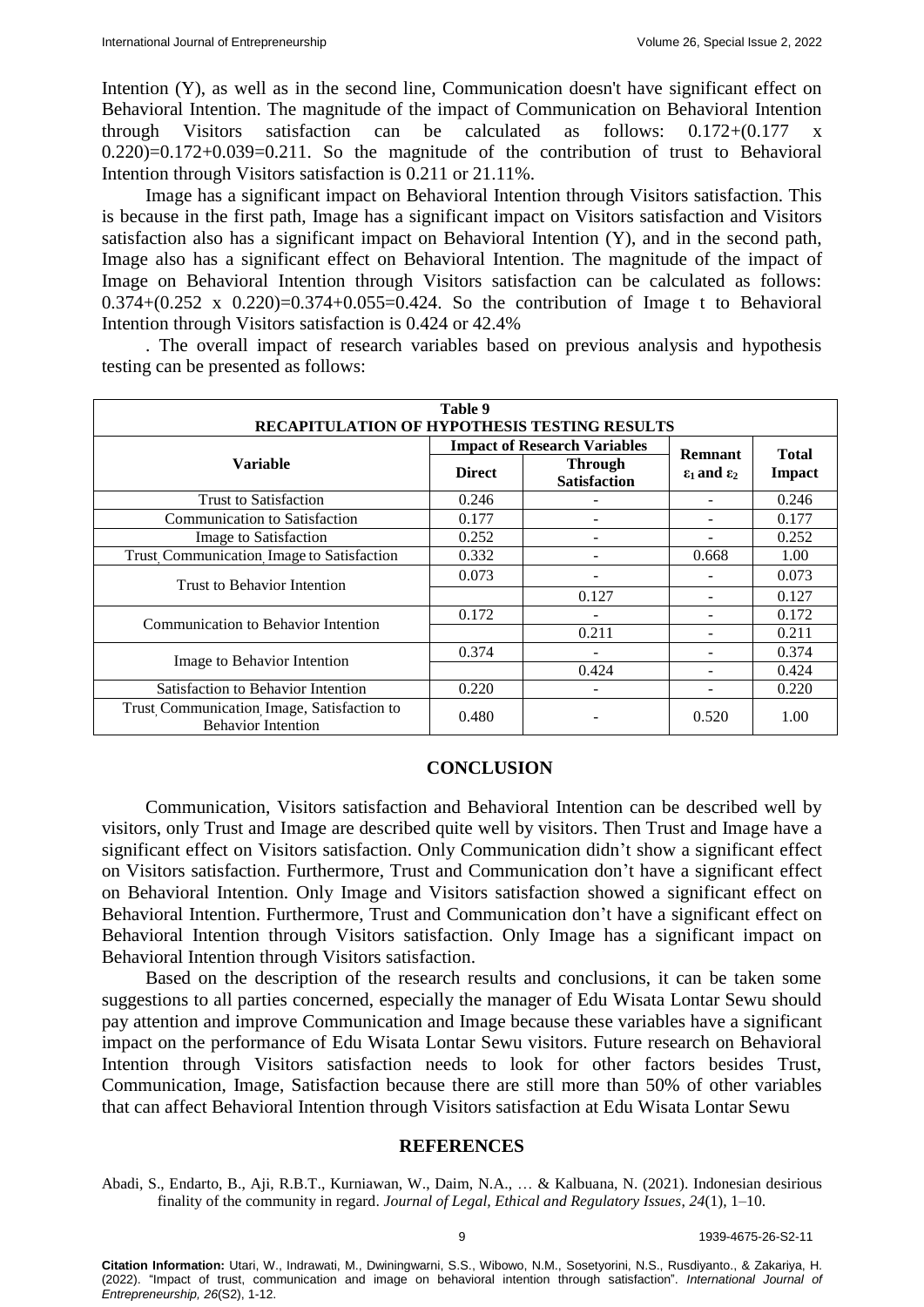- Aliyyah, N., Prasetyo, I., Rusdiyanto, R., Endarti, E.W., Mardiana, F., … & Tjaraka, H. (2021). What affects employee performance through work motivation? *Journal of Management Information and Decision Sciences*, *24*, 1–14.
- Aliyyah, N., Siswomihardjo, S.W., Prasetyo, I., Rochman, A.S.R., & Kalbuana, N. (2021). The effect of types of family support on startup activities in indonesia with family cohesiveness as moderation. *Journal of Management Information and Decision Sciences*, *24*(1), 1–14.
- Alma, B. (2012). *Marketing management and service marketing*. Bandung: Alfabeta.

Soemirat, A.E. (2007). *Public relations fundamentals*. Bandung. Rekatama Symbiosis.

- Saifuddin, A. (2007). *Research methods*. Yogyakarta: Student Library.
- Belch, G., & Michael. (2009). *Advertising and promotion: An integrated marketing communication perspective*. New York: McGraw Hill.
- Dadang. (2010). *Professional supervision*. Bandung Alphabeta.
- Dedy, K., Utari, W., & Sri, H. (2019). The influence of trust marketing, communication marketing and corporate image on customer behavior intention through customer satisfaction at the bojonegoro geopark tourism object. *Management Partner Journal, 3*(4), 438-454
- Endarto, B., Taufiqurrahman, K.W., Indriastuty, D.E., Prasetyo, I., Aliyyah, N., … & Kalbuana, N. (2021). Global perspective on capital market law development in Indonesia. *Journal of Management Information and Decision Sciences*, *24*(1), 1–8.
- Endarto, B., Taufiqurrahman, S.S., Setyadji, S., Abadi, S., Aji, R.B., & … Kalbuana, N. (2021). The obligations of legal consultants in the independent legal diligence of the capital market supporting proportion of legal prepparement. *Journal of Legal, Ethical and Regulatory Issues*, *24*(1), 1–8.
- Endarto, B., Suhartono, S.T., Setyadji, S., Abadi, S., Aji, R.B., &… Rusdiyanto. (2021). The consultant in legal diligence independent capital market supporting proportion of legal preparation. *Journal of Legal, Ethical and Regulatory Issues*, *24*(6), 1–9.
- Fitriyana, N.D.N. (2015). Analysis of tourism services marketing strategy at PT Raden Gempita Wisata tour & travel Palembang. *Competitive Journal*, *4*(2), 2015.
- Hastomo, W., Karno, A.S.B., Kalbuana, N., Meiriki, A., & Sutarno. (2021). Characteristic parameters of epoch deep learning to predict covid-19 data in Indonesia. *Journal of Physics: Conference Series*, *1933*(1), 12050.
- Indrawati, M., Utari, W., Prasetyo, I., Rusdiyanto, & Kalbuana, N. (2021). Household business strategy during the covid 19 pandemic. *Journal of Management Information and Decision Sciences*, *24*(1), 1–12.
- Juanamasta, I.G., Wati, N.M.N., Hendrawati, E., Wahyuni, W., Pramudianti, M., … & Umanailo, M.C.B. (2019). The role of customer service through Customer Relationship Management (CRM) to increase customer loyalty and good image. *International Journal of Scientific and Technology Research*, *8*(10), 2004–2007.
- Kalbuana, N., Prasetyo, B., Asih, P., Arnas, Y., Simbolon, S.L., … & Mahdi, F.M. (2021). Earnings management is affected by firm size, leverage and roa: Evidence from Indonesia. *Academy of Strategic Management Journal*, *20*(2), 1–12.
- Kalbuana, N., Suryati, A., Rusdiyanto, R., Azwar, A., Rudy, R., & … Hidayat, W. (2021). Interpretation of Sharia accounting practices in Indonesia. *Journal of Legal, Ethical and Regulatory Issues,* 24, 1–12.
- Kotler, D.K. (2012). *Marketing management, (12th Edition)*. Jakarta: Erlangga.
- Kurniawan, S. (2010). *Introduction to management, (1 st Edition).* Jakarta: Kencana Predana Media Group.
- Luwihono, A., Suherman, B., Sembiring, D., Rasyid, S., Kalbuana, N., … & Rusdiyanto. (2021). Macroeconomic effect on stock price: Evidence from Indonesia. *Accounting*, *7*(5), 1189–1202.
- Mowen, D.M. (2012). Consumer behavior, *1*(5). Jakarta: Erlangga.
- Prabowo, B., Rochmatulaili, E., Rusdiyanto, & Sulistyowati, E. (2020). *Corporate governance and its impact in company's stock price*: *Case study*, *25*(10), 187–196.
- Prabowo, B., Rochmatulaili, E., Sulistiono, H.R.H., Wijayanto, A., Budiyanto, E., … & Article. (2021). The Capital adequacy ratio and the loan to deposit ratio influence on the price of banking companies: Evidence From Indonesia. *Multicultural Education*, *7*(6), 147–154.
- Prasetio, J.E.S., Susanto, A.A., Rahmanda, G.A., Rusdiyanto, Rochman, A.S., & Kalbuana, N. (2021). Corporate social responsibility community development and empowerment program in Indonesia. *Journal of Management Information and Decision Sciences*, *24*(1), 1–10.
- Prasetyo, I., Aliyyah, N., Rusdiyanto, C., Syahrial, R., Nartasari, D.R., … & Sulistiyowati. (2021). Discipline and work environment affect employee productivity: Evidence from Indonesia. *International Journal of Entrepreneurship*, *25*(5).
- Prasetyo, I., Aliyyah, N., Rusdiyanto, R., Nartasari, D.R., Nugroho, S., … & Rochman, A. S. (2021). What Affects Audit Delay in Indonesia? *Academy of Entrepreneurship Journal*, *27*, 1–15.
- Prasetyo, I., Aliyyah, N., Rusdiyanto, S.S., Kartika, C., Winarko, R., Chamariyah, P.D.L., … & Al-asqolaini, M.Z. (2021). Performance is affected by leadership and work culture: A case study from Indonesia. *Academy of Strategic Management Journal*, *20*(SpecialIss), 1–15.
- Prasetyo, I., Aliyyah, N., Tjaraka, H.R., Kalbuana, N., & Rochman, A.S. (2021). Vocational training has an influence on employee career development: A case study Indonesia. *Academy of Strategic Management Journal*, *20*(2), 1–14.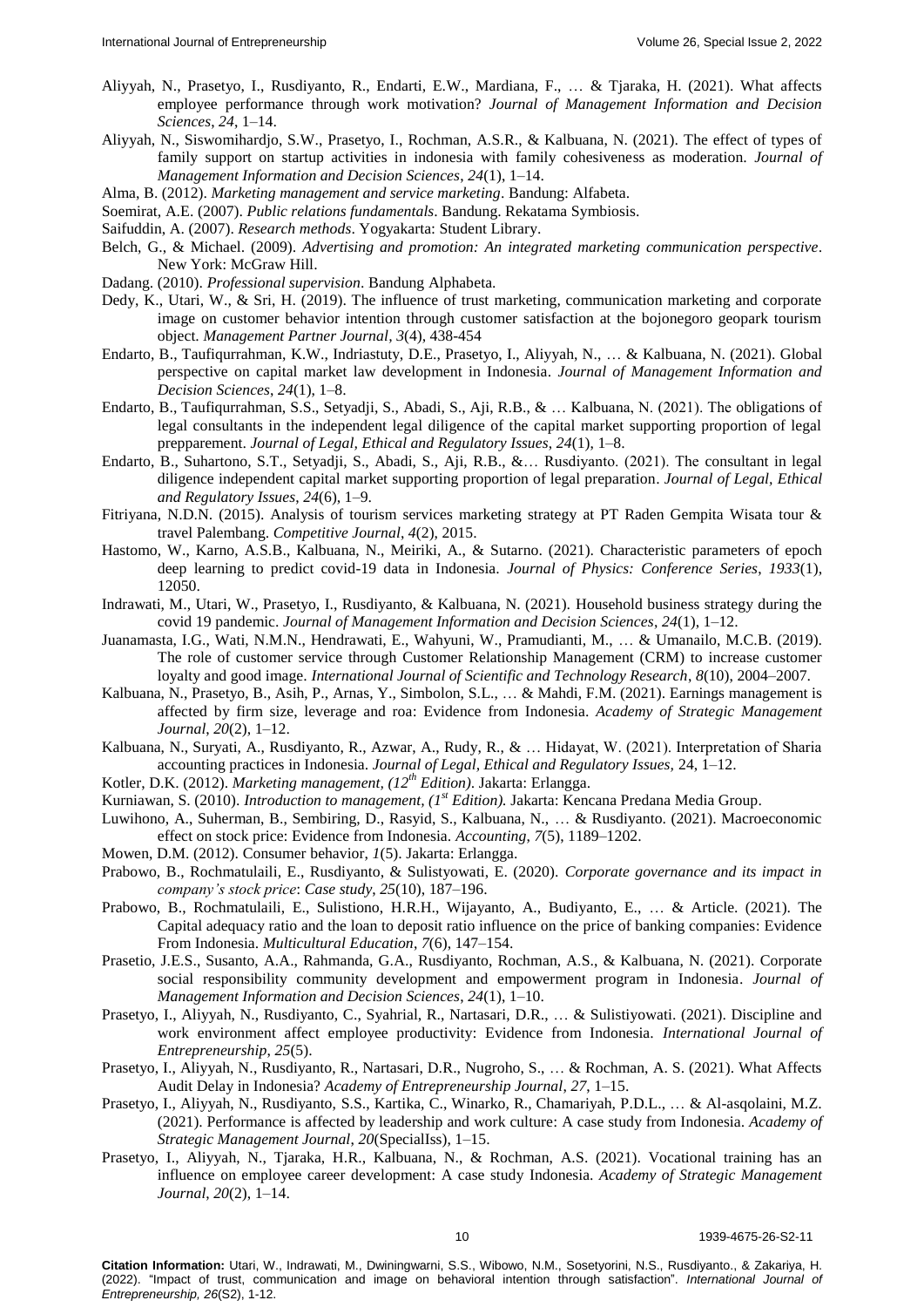- Prasetyo, I., Aliyyah, N., Kalbuana, N.R., & Rochman, A.S. (2021). Corporate social responsibility practices in islamic studies in Indonesian. *Journal of Legal, Ethical and Regulatory Issues*, *24*(1), 1–15.
- Prasetyo, I., Aliyyah, N., Nartasari, D.R., Nugroho, S., Rahmawati, Y., & … Rochman, A.S. (2021). Impact financial performance to stock prices: Evidence From Indonesia. *Journal of Legal, Ethical and Regulatory Issues*, *24*, 1–11.
- Prasetyo, I., Aliyyah, N., Utari, W., Suprapti, S., Kartika, C., &… Kalbuana, N. (2021). Effects of organizational communication climate and employee retention toward employee performance. *Journal of Legal, Ethical and Regulatory Issues*, *24*(Special Issue 1), 1–11
- Prasetyo, I., Endarti, E.W., Endarto, B., Aliyyah, N., Tjaraka, H., &… Rochman, A.S. (2021). Effect of compensation and discipline on employee performance: A case study Indonesia. *Journal of Hunan University Natural Sciences*, *48*(6), 277–298.
- Prasetyo, I., Endarti, E.W., Endarto, B., Aliyyah, N., Helmi, R., & Kalbuana, N. (2021). Types of conflict influence on. *Journal of Legal, Ethical and Regulatory Issues*, *24*(6), 1–13.
- Rusdiyanto, A.D., Soetedjo, S., & Septiarini, D.F. (2020). The effect of cash turnover and receivable turnover on profitability *Option*, *36*(Special Edition), 1417–1432.
- Rusdiyanto, H.W., Bahari, C., Susetyorini, E.U., Indrawati, M., Panglipursari, D.L., … & Gazali. (2021). Company profitability is influenced by sales and administration & amp; General costs: Evidence from Indonesia. *Journal of Legal, Ethical and Regulatory Issues*, *24*.
- Rusdiyanto, Hidayat, W., Tjaraka, H., Septiarini, D.F., Fayanni, Y., Utari, W., … & Imanawati, Z. (2020). The effect of earning per share, debt to equity ratio and return on assets on stock prices: Case study Indonesian. *Academy of Entrepreneurship Journal*, *26*(2), 1–10.
- Rusdiyanto, R., Karman, J., Toyib Hidayat, A., Muli Peranginangin, A., Tambunan, F., & Hutahaean, J. (2020). Analysis of decision support systems on recommended sales of the best ornamental plants by type. *Journal of Physics: Conference Series*, *1566*(1). https://doi.org/10.1088/1742-6596/1566/1/012047
- Shabbir, M.S., Mahmood, A., Setiawan, R., Nasirin, C., Rusdiyanto, R., Gazali, G., … & Batool, F. (2021). Closedloop supply chain network design with sustainability and resiliency criteria. *Environmental Science and Pollution Research*. https://doi.org/10.1007/s11356-021-12980-0
- Susanto, H., Prasetyo, I., Indrawati, T., Aliyyah, N., Rusdiyanto, Tjaraka, H., … & Zainurrafiqi. (2021). The impacts of earnings volatility, net income and comprehensive income on share price: Evidence from Indonesia stock exchange. *Accounting*, *7*(5), 1009–1016. https://doi.org/10.5267/j.ac.2021.3.008
- Sheth, Jagdish N and Mittal, B. (2004). *Customer behaviour: Managerial perspective, (Second Edition)*. Singapore: Thomson.
- Siagian, H.C.E. (2014). Analisis website quality, trust dan loyalty pengunjung online shop. *Jurnal Manajemen Pemasaran*, 8(2), 55-61.
- Simamora, B. (2008). *Marketing research*. Jakarta: PT. Library Gramedia
- Subana, M.S. (2005). *Fundamentals of scientific resea*rch. Bandung: Pustaka.
- Tjiptono, F., & Gregory, C. (2012). *Strategic marketing*. Yogyakarta: ANDI
- Tjiptono, F. (2016). *Service, quality & satisfaction*. Yogyakarta: Andi.
- Taufiqurrahman, E.B., Indriastuti, D.E., Abadi, S., Bayuaji, R., Wijaya, A.U., Alam, A.S., … & Kalbuana, N. (2021). Paradigmatic perspective of indonesian Arbitration law reform. *Journal of Legal, Ethical and Regulatory Issues*, *24*(6), 1–10. https://www.abacademies.org/articles/paradigmatic-perspective-ofindonesian-arbitration-law-reform.pdf
- Utari, W., Iswoyo, A., Chamariyah, Waras, Mardiana, F., Rusdiyanto, & Hidayat, W. (2021). Effect of work training, competency and job satisfaction on employee productivity: A case study Indonesia. *Review of International Geographical Education Online*, *11*(4), 696–711. https://doi.org/10.33403/rigeo.8006783
- Utari, W. (2015). Analysis factors of hospital services quality and user satisfaction. International *Journal of Business and Management Invention*, 5(2) vertion1. ISSN : 2319-801X
- Utari, W. (2009). The impact of service quality dimensions on customer satisfaction fast secured credit (KCA) at Perum Pegadaian in Surabaya. Journal of Science and Education Economics. Vol 2 Number 1
- Utari, W. (2010). Customer satisfaction model as moderating variable to increase customer loyalty to airlines. *Journal of Partners in Economics and Business Management, 1*(2).
- Utari, W. (2011). Marketing mix analysis and its effect on increasing sales volume at PT. Combiphar Surabaya. *Journal of Economic Partners and Business Management, 2*(2).
- Utari, W. (2013). Analysis of service quality and its impact on patient satisfaction at Nasrul Ummah Hospital Lamongan. *Neo Bus Journal, 7*(1).
- Wahyudin, A., Sari, M.P., Ardiansari, A., Raharja, S., & Kalbuana, N. (2021). Instrument design of small industry performance measurement in Semarang city with balanced scorecard concept. *Academy of Accounting and Financial Studies Journal*, *25*(3), 1–9. Diambil dari https://www.abacademies.org/articles/instrumentdesign-of-small-industry-performance-measurement-in-semarang-city-with-balanced-scorecardconcept.pdf
- Wibowo, N.M., Utari, W., Widiastuti, Y., Ismoyo, A., Rusdiyanto, & Kalbuana, N. (2021). The impact of price, brand image and quality of service on consumer loyalty through consumer satisfaction delivery services. *Journal of Legal, Ethical and Regulatory Issues*, *24*(6), 1–11. https://www.abacademies.org/articles/the-